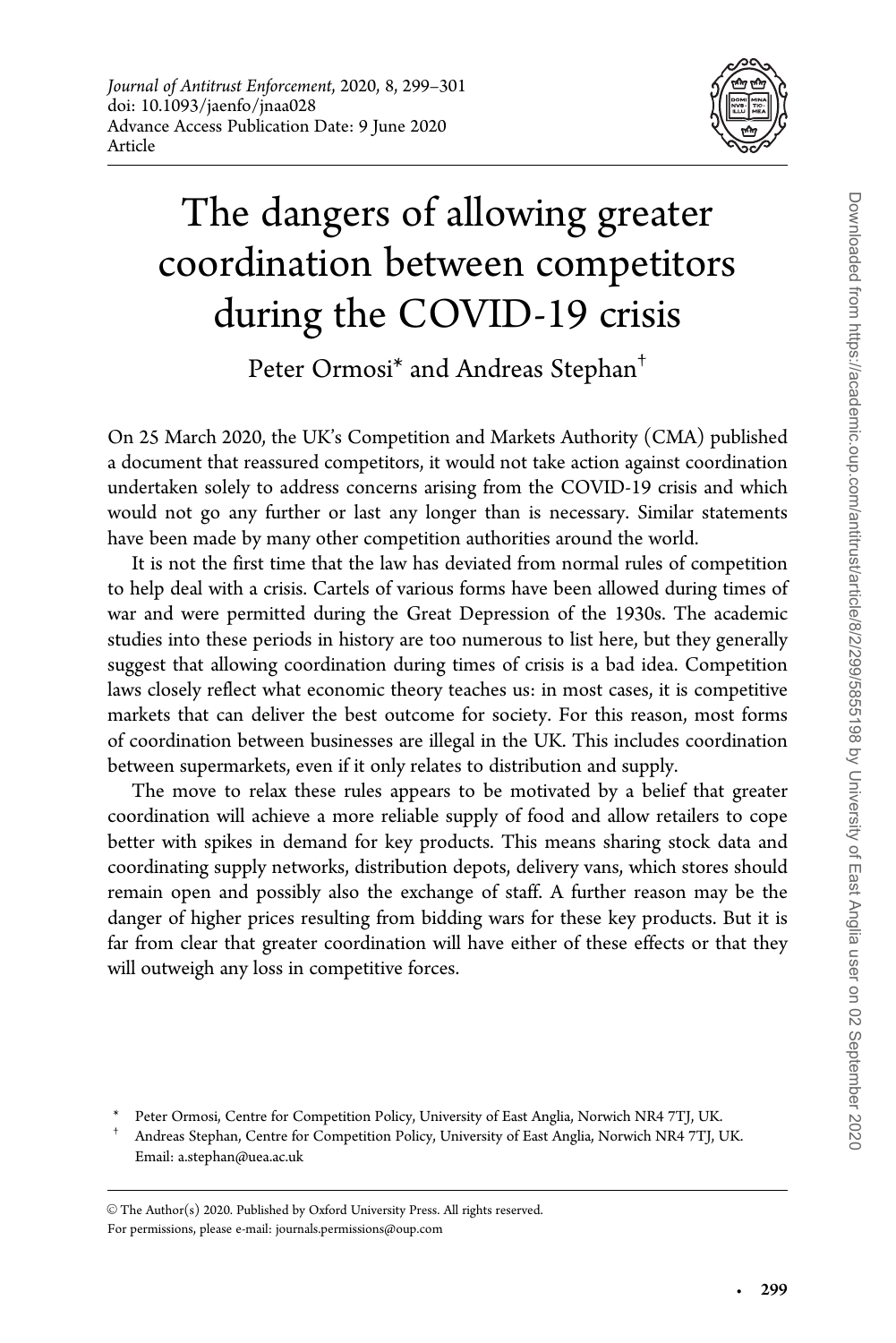## I. IS THE PROBLEM REALLY ABOUT COMPETITION LAW?

Arguably, the shortages in supermarkets have not come about because of any fundamental problems relating to supply, that coordination between competitors will address. Rather it has resulted from a failure by retailers and government to take decisive action to stop panic buying and stockpiling. This might have protected those hardest hit by the shortages: low-income consumers, the vulnerable and essential workers who do not have time to visit multiple supermarkets to fulfil their basic shopping needs. One driver of this high demand comes from those seeking to profit from the crisis by scooping up supplies of high-demand products like hand sanitizer, only to sell them on at an enormous markup. The CMA is already targeting these practices, using consumer and competition law powers, but ironically may have to ask the government for emergency legislation if problems cannot be addressed using existing laws.

It is, in fact, difficult to see how coordination will help ease any of the issues identified above. For example, balancing out stocks could as easily be achieved by supermarkets trading with each other. Such back-and-forth bargaining would be much more likely to keep prices down than allowing a concerted action and coordinated prices. It is also doubtful that coordination will help avoid unwanted bidding wars between supermarkets, which might naturally be constrained by competition on prices charged to consumers. Indeed, even if prices paid to suppliers did go up, it would only stimulate more production of those products, which is exactly what is needed. Coordination may simply result in a more stable supply through higher prices and less being sold.

It is equally difficult to understand how relaxing competition rules could help deal with labour shortages or misallocation. There is substantial evidence that competitive labour markets (ie competition between the supermarkets to hire people) lead to higher wages, better working conditions, and better allocation of resources. Coordination, on the other hand, could further contribute to shortages, if wages and conditions are not set at the market-clearing level, which competition is generally good at gauging.

## II. THE DANGERS OF TRUSTING A PRIVATE CARTEL

A key problem is that the private incentive to collude is not aligned with the legitimate public policy objective of allowing coordination to help ensure reliable supply and reduce shortages. The incentives for a private cartel are quite the opposite: to increase prices directly, or by limiting supply. Historically, there have been many examples of private cartels being encouraged by governments, who, after realizing this misalignment of incentives, resulted in them having to take control of production into a public cartel in order to ensure the public objective of increased supply. This was the case in wartime cartels, such as in Germany in the 1930s, where private cartels were solely replaced by government-run arrangements. When the US government relaxed cartel laws to deal with the Great Depression, empirical studies suggest the private cartels that resulted, prolonged the economy's recovery because they pursued their own interests.